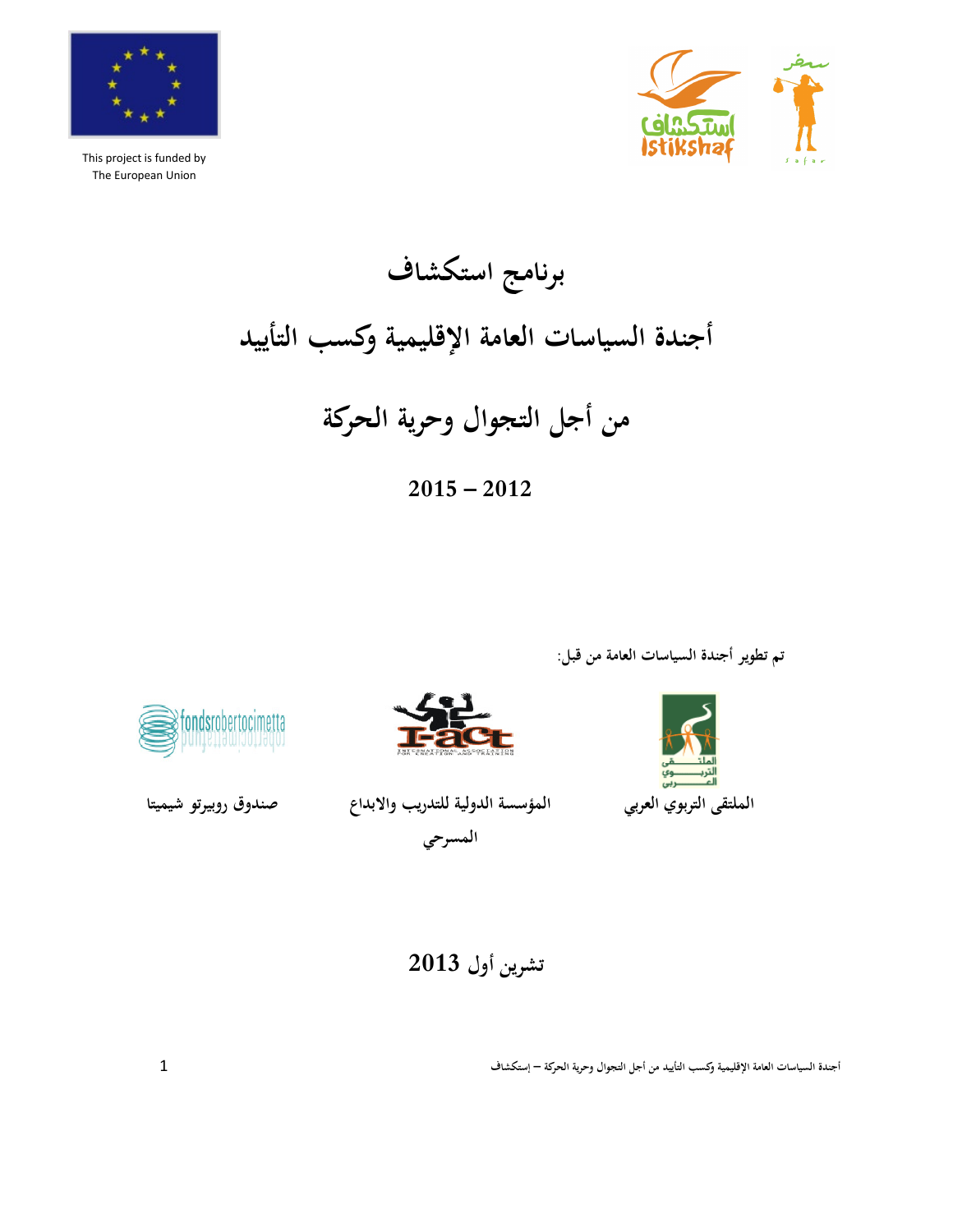# برنامج كسب التأييد من أجل التجوال وحرية الحركة

ا**لتحالف**: بادر الملتقى التربوي العربي — برنامج استكشاف – وبالتعاون مع عدد من المنظمات الاجتماعية والثقافية بإطلاق هذا التحالف من أجل وضع أجندة للسياسات العامة، وخلق منبر لكافة للأفراد المهتمين ومنظمات المحتمع المدبي العاملة في قطاعات التحوال، والفنون، والثقافة، والريادة الاجتماعية.

**تهدف أجندة السياسة الإقليمية** إلى تطوير علاقات قوية بين مجموعة متنوعة من المعنيين بالموضوع والتي تضم مؤسسات حكومية، وممثلين عن قطاع المجتمع المدني والمجتمع المحلي، وذلك للوصول إلى سياسات ومواقف محددة في المحالات التي تؤثر على التحوال وهي: الفن والثقافة، والريادة الاجتماعية. كما تحدف الى مساعدة الأفراد على فهم القضايا وأثرها بشكل أفضل ومن ثم توفير الأدوات اللازمة للتأثير على هذه القضايا.

**المنهجية**: يتبع الملتقى التربوي العربي — برنامج استكشاف — افضل الممارسات في تطوير هذه الأجندة والاستراتيجيات المساندة لها، حيث تم في حزيران عام 2012 تكليف مستشار السياسات العامة رامي التكروري بقيادة المهمة بالتعاون مع فريق استكشاف للسياسات العامة. وتم ارسال استبيان يحدد المشاكل لعدد من العاملين في موضوع التحوال، والمنظمات غير الحكومية والمنظمات العالمية، كما تبع هذه الخطوة عقد ورشة عمل في الاسكندرية لتحديد قضايا السياسات العامة، والاتفاق على مواقف محددة ووضع الاستراتيجيات المبدئية وتحديد الأولويات. بالإضافة إلى ذلك، فقد تم عقد اجتماعين في عمان لإتمام هذه الخطوة الهامة. ويستمر العمل من أجل تطوير استراتجية دعم السياسات وكسب التأييد والتواصل من أجل دعم تنفيذ هذه الأجندة.

قيمنا والمبادئ التي تحكم عملنا:

- المشاركة: بحيث نتعهد بضمان مشاركة جميع المعنيين في وضع الاجندة والاستراتيجيات الخاصة بما.
- **الشفافية والمحاسبة**: بحيث نتعهد بالعمل وفق عملية واضحة ومعدة بشكل جيد، والاستمرار في تقييم استراتيحياتنا وأدواتنا والأثر المترتب  $\qquad \qquad -$ عليها.
- **النهج القائم على الدليل**: بحيث نتعهد باستخدام أفضل الممارسات في عملية تطوير السياسات وتجميع المعلومات ودعم مواقفنا بالحجة  $\bar{a}$ والبيانات والبراهين العلمية.
	- المبادرة: بحيث نتعهد بالمبادرة في تقديم الحلول والأفكار التي من شأنها أن تحل قضايا وتحديات السياسات العامة.

تم تحديد **نطاق العمل** على مستويين:

- المعستوى الدولي الإقليمي: بحيث يعمل جميع المعنيين والمنخرطين في العملية بشكل جماعي على عدد من القضايا المتداخلة والتي لها أثر على المستويين الإقليمي والدولي.
	- **المستوى الوطني**: بحيث يمكن للعاملين في التجوال والمنظمات غير الحكومية استخدام هذه الأجندة كأساس لتطوير أجنداتهم الوطنية في بلدائهم والمتعلقة بالسياسات العامة للتحوال.

أجندة السياسات العامة الإقليمية وكسب التأييد من أجل التجوال وحرية الحركة – إستكشاف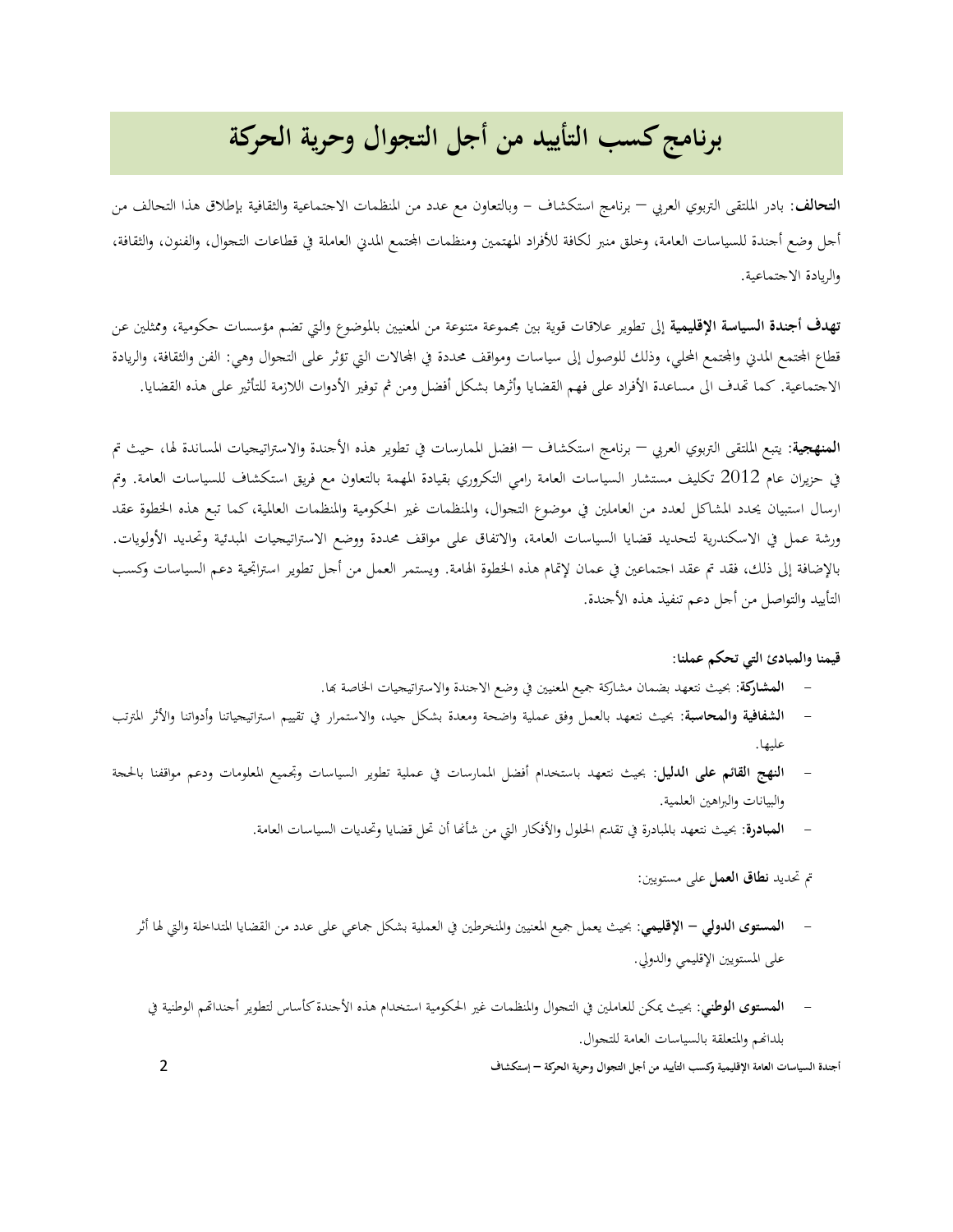#### تبنى مفهوم التجوال ضمن الأجندة/الأجندات الوطنية السياسة العامة 1

**التحديات**: إن مفهوم "التجوال" وتنقل الأفراد والفنانين والمبادرات يحتاج الى تعريف واضح واعتراف صريحا من قبل المؤسسات في القطاعين العام والخاص والمنظمات غير الحكومية والجتمع بشكل عام باعتباره أداة للتعلم وجزء لا يتحزأ من عملية التنمية الاجتماعية والاقتصادية والسياسية.

نهدف إلى ضمان مشاركة جميع المعنيين بشكل فعال في ترويج وتبنى مفهوم التحوال في الأحندات الوطنية في المنطقة، وذلك بالتركيز على التأثير على أجندات المدن العربية من أجل تنبني مفهوم التجوال كمحور مركزي في رؤيتها واستراتيجياتها على المدى الطويل.

## المواقف/التوصيات

- 1. يجب أن تدعم الحكومات كل المعنيين حتى يتمكنوا من المشاركة بحرية في تطوير السياسات الوطنية، ومناقشة المفاهيم والتعريف الخاصة بالتجوال، وترويج دوره الإيجابي في المجتمع من أجل تبني المفهوم كجزء من أجندات التطوير الوطنية في المنطقة.
- 2. يجب أن تعمل المدن العربية على ترويج مفاهيم التجوال وتبنيها رسميا ودمجها في أجنداتها على المستوى الوطني والمحلي، وتوفير الشبكات المطلوبة للسماح بحدوث قدر أكبر من التفاعل والاندماج على مستوى المدينة والأفراد الذين يعيشون فيها.
- 3. عند الاعتراف بالدور الهام الذي يقوم به المجتمع المدنى، يجب على الحكومات تسهيل عمل المنظمات غير الحكومية، والفنانين والمجموعات الشبابية الذين يعملون على تحسين التجوال الثقافي والاجتماعي وذلك من خلال تقليل العوائق التنظيمية .
- 4. يجب أن تعمل صناديق التجوال والمنظمات غير الحكومية والمؤسسات ومنظمات المجتمع المدنى وشركات القطاع الخاص على تقديم مفهوم التجوال في استراتيجياتهم للتنمية والموارد البشرية لتشجيع تجوال الموظفين.

|                                                           | أصحاب العلاقة | الاستراتيجية/الأدوات الخاصة ببرنامج كسب التأييد          |
|-----------------------------------------------------------|---------------|----------------------------------------------------------|
| – الجامعة العربية                                         |               | 1. ورقة بيضاء حول مفاهيم وتعريف التحوال                  |
| – الحكومات المركزية                                       |               | 2.    مؤتمرات اقليمية ووطنية وورش عمل                    |
| – البلديات                                                |               | 3. ورقة موقف حول دور المدن العربية في دعم التجوال        |
| – شركات القطاع الخاص                                      |               | 4. البحث في الأثر الاجتماعي والاقتصادي للتجوال والاقتصاد |
| المؤسسات والمنظمات غير الحكومية ( محلية، واقليمية ودولية) |               | الإبداعي                                                 |
| – العاملون في التجوال                                     |               | 5. حملات إقليمية ووطنية لترويج وتشجيع مفاهيم التحوال     |
| – الأكاديميون                                             |               | 6. ورقة بيضاء حول مفهوم وعملية اجازات الجوال الخاصة      |
| – المواطنون                                               |               | بالموظفين                                                |
| الفنانون والرياديون الاجتماعيون                           |               |                                                          |

- الاعلام

أجندة السياسات العامة الإقليمية وكسب التأييد من أجل التجوال وحرية الحركة — إستكشاف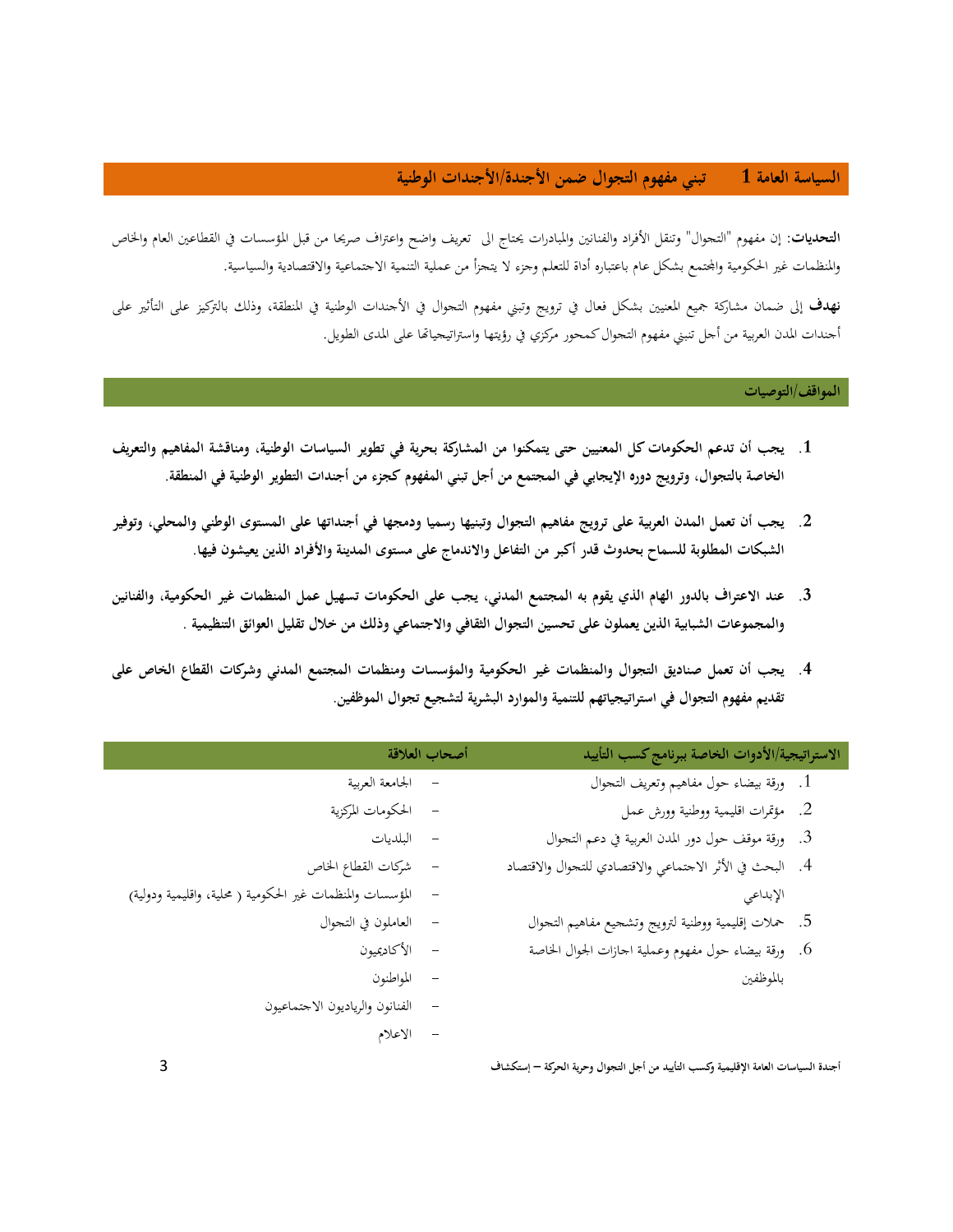#### السياسة العامة 2 التمويل المخصص لدعم التجوال

**التحديات**: تواجه صناديق التجوال والمنظمات غير الحكومية الثقافية والاجتماعية تحديا أكبر اليوم في توفير واستدامة البرامج التي تدعم تجوال الرياديين الاحتماعيين والفنانين من النساء والرجال في المنطقة. وهناك حاجة متزايدة لقيام الحكومات، والمؤسسات الداعمة، وشركات القطاع الخاص بوضع موازنة واضحة وتخصيص أموال للتجوال من خلال عمليات واضحة ومبسطة.

**نهدف** إلى العمل مع مؤسسات القطاعين العام والخاص والمؤسسات الداعمة في المنطقة من أجل الاتفاق على آليات واضحة وشفافة لتخصيص هذه الأموال وتوزيعها لدعم مبادرات التحوال من دون أي قيود تحكم عملية الحصول على الأموال والتبرعات.

## المواقف/التوصيات

- 5. ٪ يجب على الحكومات والبلديات أن تستثمر في التجوال من خلال تخصيص نسبة مئوية من موازناتها لتوفير دعم مستدام للمشاريع التنموية المتعلقة بالتجوال.
- 6. يجب على الحكومات بالتعاون مع المجتمع المدنى ومجتمع المانحين العمل على تطوير نظام وإجراءات للدعم المالي واضحة وشفافة، مما يسمح للمنظمات غير الحكومية وصناديق التجوال والمجموعات والفنانين والرياديين الاجتماعيين بالوصول إلى هذه الأموال المتوافرة بحرية.
- 7. ٪ يجب على الحكومات تبنى سياسات ضريبة ونظام حوافز متطور من اجل تشجيع الشركات الخاصة المسئولة اجتماعياً على تأسيس صناديق للتجوال وتوفير التبرعات لدعم مبادرات التجوال.
- 8. يجب أن تعمل صناديق التجوال والمنظمات غير الحكومية مع المعنيين بما فيهم الحكومات لتطوير مساحات صديقة ومرافق لدعم تجوال الأفراد والمبادرات والأنشطة.

|                                                           | أصحاب العلاقة | الاستراتيجية/الأدوات الخاصة ببرنامج كسب التأييد                                    |
|-----------------------------------------------------------|---------------|------------------------------------------------------------------------------------|
| الحكومات المركزية                                         |               | 7.    دراسة تقييم الأثر/ ورقة الموقف حول تخصيص صناديق حكومية                       |
| – أعضاء البرلمان                                          |               | للتحوال وحوافز ضريبية للقطاع الخاص.                                                |
| – البلديات                                                |               | 8. ورقة موقف حول أنظمة التمويل والإجراءات                                          |
| – شركات القطاع الخاص                                      |               | 9. ورقة بيضاء حول استعمال المرافق الاقليمية من أجل دعم                             |
| المؤسسات والمنظمات غير الحكومية (محلية، واقليمية، ودولية) |               | التجوال                                                                            |
| – صناديق التجوال                                          |               | 10. مؤتمرات إقليمية ومناظرات وطنية أو على مستوى المدينة                            |
| المؤسسات الداعمة                                          |               | 11. حملات وطنية/اقليمية لترويج وتشحيع المسؤولية الاجتماعية                         |
| الرياديون الاجتماعيون والفنانو                            |               | للشركات والتمويل الحكومي                                                           |
|                                                           |               | أجندة السياسات العامة الإقليمية وكسب التأييد من أجل التجوال وحرية الحركة — إستكشاف |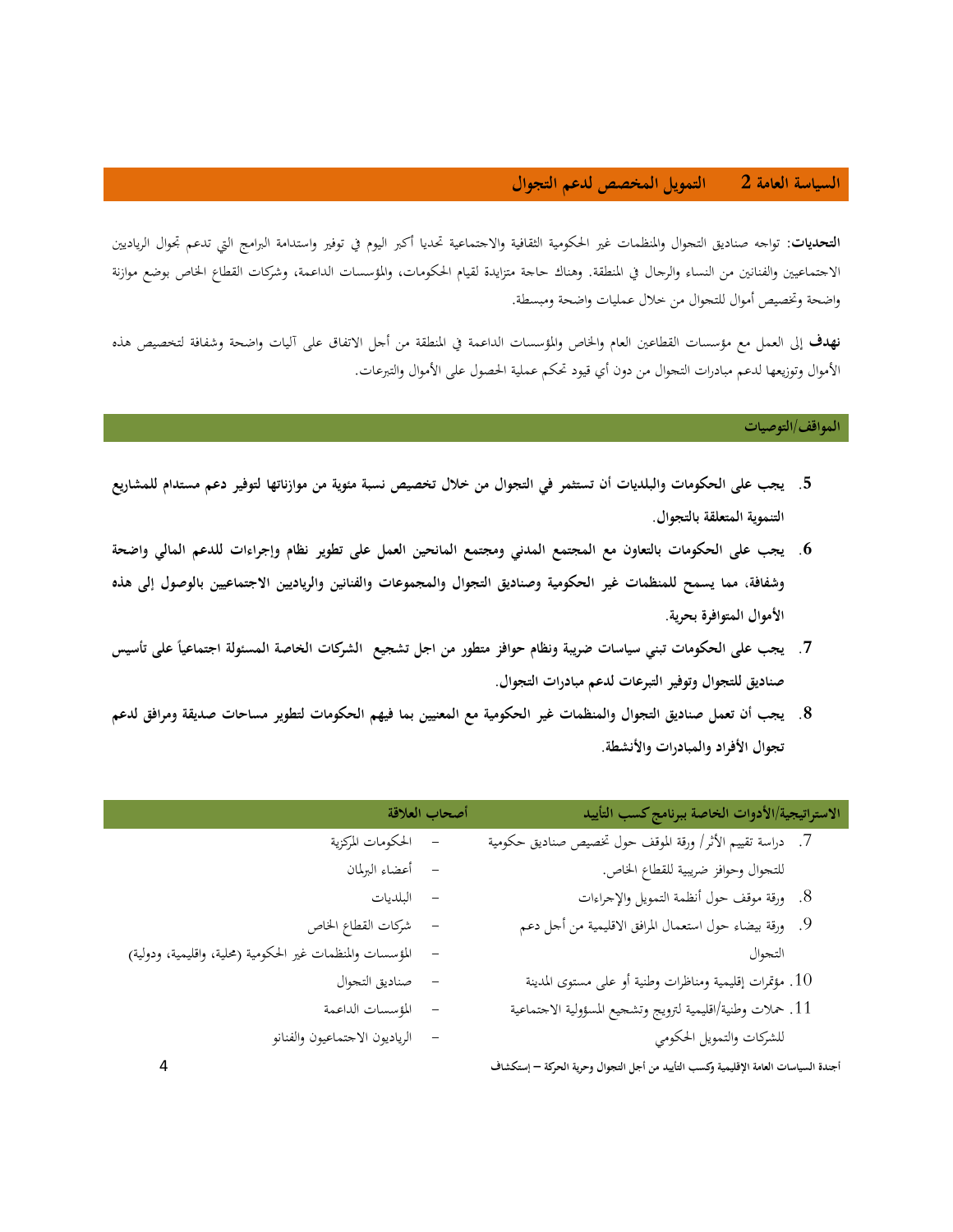#### التنقل عبر الحدود السياسة العامة 3

**التحديات**: إن الحق في التنقل الحر والمسؤول داخل وخارج الحدود الوطنية والدولية له آثار ايجابية بالغة على المجتمعات والأفراد ولقد واجه هذا المفهوم خلال الأعوام الماضية تصرفات اجتماعية ونظم قانونية هدفت إلى وضع حدود اصطناعية بين الدول العربية والعالم .

**نهدف** إلى الوصول إلى حرية الحركة للأفراد والأفكار في الدول العربية، بحيث تكون جميع الحدود مفتوحة من دون أي قيود، وضمان أن يستطيع كل المواطنين العرب بمن فيهم الفنانين، والرياديين الاجتماعيين، والرحال والنساء نشر المبادرات الاجتماعية والثقافية.

## المواقف/التوصيات

- 9. يجب أن تعمل الحكومات بالتعاون مع المنظمات المحلية والدولية والناشطين على ضمان حرية الحركة بين الدول العربية لجميع المواطنين العرب، كما يجب أن يعملوا بشكل جماعي لضمان حرية حركة الناس في فلسطين.
- 10. على المدى القصير ، يجب أن تقوم الحكومات بوضع سياسات جديدة تنسجم مع مبادئ حقوق الانسان من أجل تنظيم عملية تنقل وحركة الفنانين، والرياديين الاجتماعيين عبر الحدود، ووضع أنظمة وإجراءات فعالة وشفافة للتأشيرات.
- 11. يجب أن تعمل الحكومات على ضمان توفر المعلومات حول القوانين والأنظمة المتعلقة بالحركة عبر الحدود وإجراءات وتكاليف التأشيرات.
- 12. يجب أن تعمل المؤسسات المحلية والدولية وبالتعاون مع الافراد والمجتمعات على ضمان توفير معلومات تسهل عملية التنقل والسفر وذلك من خلال توفير دليل سفر متكامل للبلدان والمدن العربية.
- 13. يجب أن تعمل الحكومات والمنظمات غير للحكومية على تشجيع السلطات الأجنبية على وضع إجراءات واضحة، وبسيطة وغير مكلفة من أجل تسهيل حركة الفنانين والرياديين الاجتماعيين لبلدانهم.

|                                                     | أصحاب العلاقة            | الاستراتيجية/الأدوات الخاصة ببرنامج كسب التأييد                  |
|-----------------------------------------------------|--------------------------|------------------------------------------------------------------|
| الجامعة العربية                                     |                          | 12. إجراء دراسة مقارنة ومراجعة قوانين الفيزا/التأشيرات ومقارنتها |
| الحكومات المركزية                                   |                          | بالمبادئ العامة لحقوق الانسان الواردة في المواثيق الدولية        |
| مؤسسات ومنظمات غير حكومية ( محلية، واقليمية ودولية) |                          | 13. بحث قانوني وفني حول إجراءات التأشيرات وتكاليفها وأثرها       |
| – المؤسسات الداعمة                                  |                          | على تحوال الفنانين والرياديين الاجتماعيين                        |
| الفنانون والرياديون الاجتماعيون                     | $\overline{\phantom{0}}$ | 14. ورقة بيضاء حول أنظمة التأشيرات والأنظمة الأمنية ذات          |
| صناديق التحوال                                      |                          | المخاطر العالية والمنخفضة                                        |
| – المواطنون                                         |                          | 15. مؤتمرات اقليمية ووطنية ومناظرات عامة                         |
| – الإعلام                                           |                          | 16. حملات اقليمية ووطنية لدعم حركة الناس، والفنانين والرياديين   |
|                                                     |                          | الاجتماعيين في العالم العربي                                     |

أجندة السياسات العامة الإقليمية وكسب التأييد من أجل التجوال وحرية الحركة — إستكشاف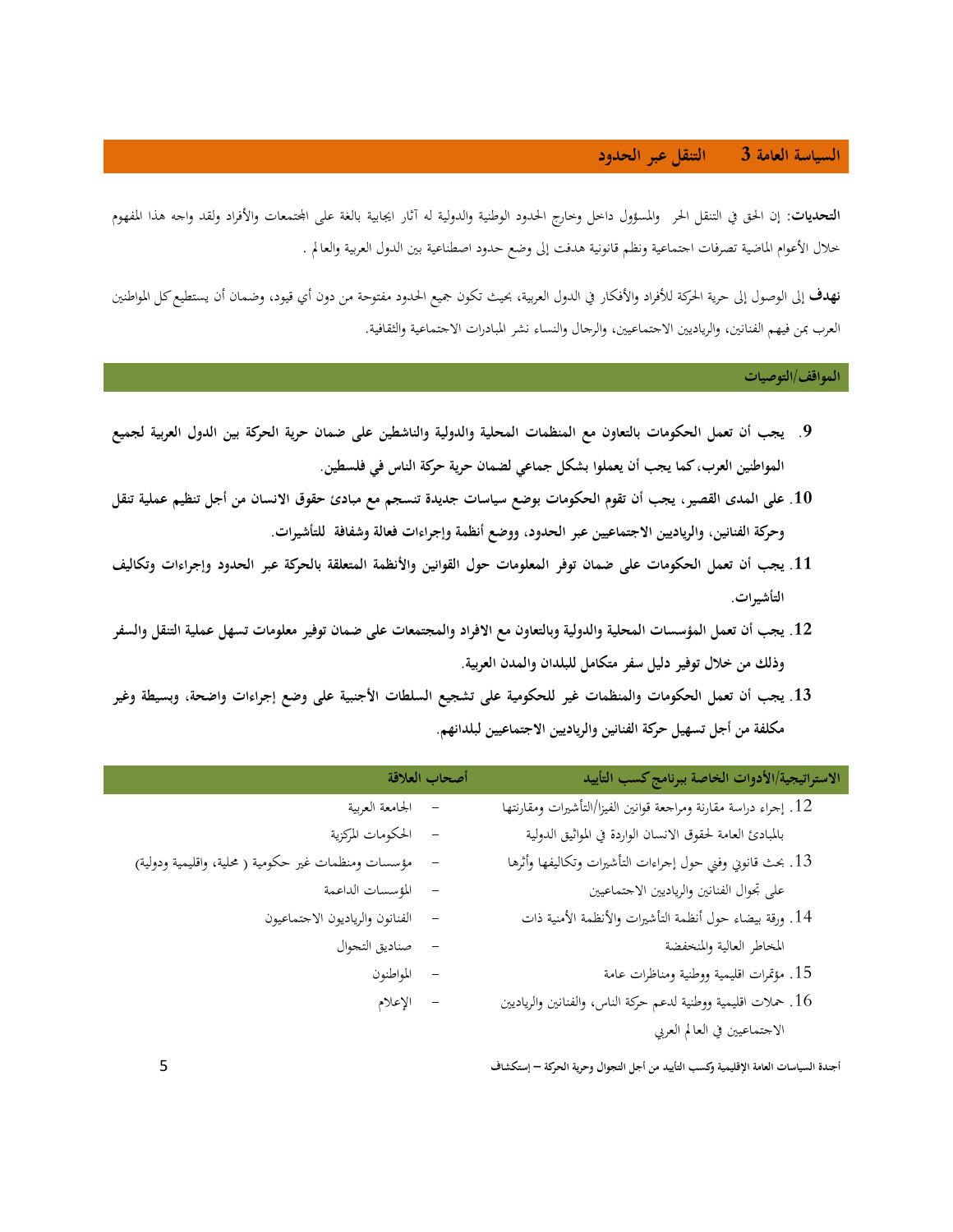#### السياسة العامة 4 ضمان المشاركة المجتمعية

**التحديات**: لقد كان التجوال جزءا لا يتجزأ من تنمية المحتمعات والمدن والثقافة والشعوب العربية. على الرغم من أننا نعيش في مجتمع تلعب فيه التكنولوجيا دوراكبيرا في تبادل المعلومات والأفكار، الا أن على المجتمعات والمدن والشعوب العربية المشاركة والانخراط في دعم مفاهيم التحوال والتبادل الثقافي والفني ، حيث يجب العمل مع المؤسسات العامة والخاصة ومؤسسات المحتمع المدني والأفراد والشباب على تغيير الانماط المحتمعية والسلوكيات السلبية من اجل تشجيع الأفراد وخصوصا النساء على المشاركة والتنقل وتنمية معرفتهم ومهاراتهم ومحتمعاتهم.

**نهدف** إلى ضمان مشاركة الأفراد من احل دعم الفن والثقافة، ومبادرات التحوال، والعمل على تنمية مجتمعاتمم، والتقليل من عوامل الخوف التي تحد من مشاركة الرجال والنساء والشباب من مختلف المجتمعات في تنمية مجتعاتمم والانخراط في مشاريع التجوال والمبادرات الفنية.

## المواقف/التوصيات

- 14. يجب أن تقوم شراكات بين الحكومات ومنظمات المجتمع المدني والمجتمعات المحلية من اجل تحقيق توافق على المستوى الوطني لمفهوم "التعلم" كأداة للإبداع والابتكار ، ومفهوم "التجوال" كأداة لاكتساب الخبرة.
- 15. يجب أن تقوم شراكات بين الحكومات ومنظمات المجتمع المدني والمجتمعات المحلية من اجل العمل على تقليل الفجوات، وتشجيع مشاركة وانخراط النساء والشباب والفنانين والرياديين الاجتماعيين في مبادرات التجوال والثقافة من خلال تقليل القيود الاجتماعية والاقتصادية.
- 16. يجب أن تعمل الحكومات على الاستثمار في قطاع المجتمع المدنى التطوعي وتنمية المجتمع من خلال بناء الجسور بين هذه المجتمعات وداخلها، وذلك من خلال توفير الأساسات اللازمة للتشبيك وتحقيق الشراكات المحلية.

الاستراتيجية/الأدوات الخاصة ببرنامج كسب التأييد

- 17. ورقة بيضاء حول العلاقة بين التعلم والتحوال والسفر
- 18. مؤتمرات اقليمية ووطنية وورش عمل ومناظرات عامة
- 19. ورقة موقف حول القيود القانونية التي تواجه النساء في التحوال والفنون والثقافة والمبادرات الاجتماعية
	- دعم تجارب حملات اقليمية/وطنية لتشجيع مشاركة النساء،  $20\,$ والشباب، والفنانين والناشطين في التجوال.
- 21. تعميم مبادرة "جيرة" على المدن العربية والبلديات والمؤسسات والأفراد من أحل تبنيها وتطبيقها.
- الحكومات المركزية
	- البلديات

أصحاب العلاقة

- شركات القطاع الخاص
- مؤسسات ومنظمات غير الحكومية ( محلية، وإقليمية، ودولية)
	- صناديق التجوال
	- الجامعات والمدارس
		- المواطنون
	- الفنانون والرياديون الاجتماعيون  $\overline{\phantom{a}}$ 
		- الإعلام

أجندة السياسات العامة الإقليمية وكسب التأييد من أجل التجوال وحرية الحركة — إستكشاف